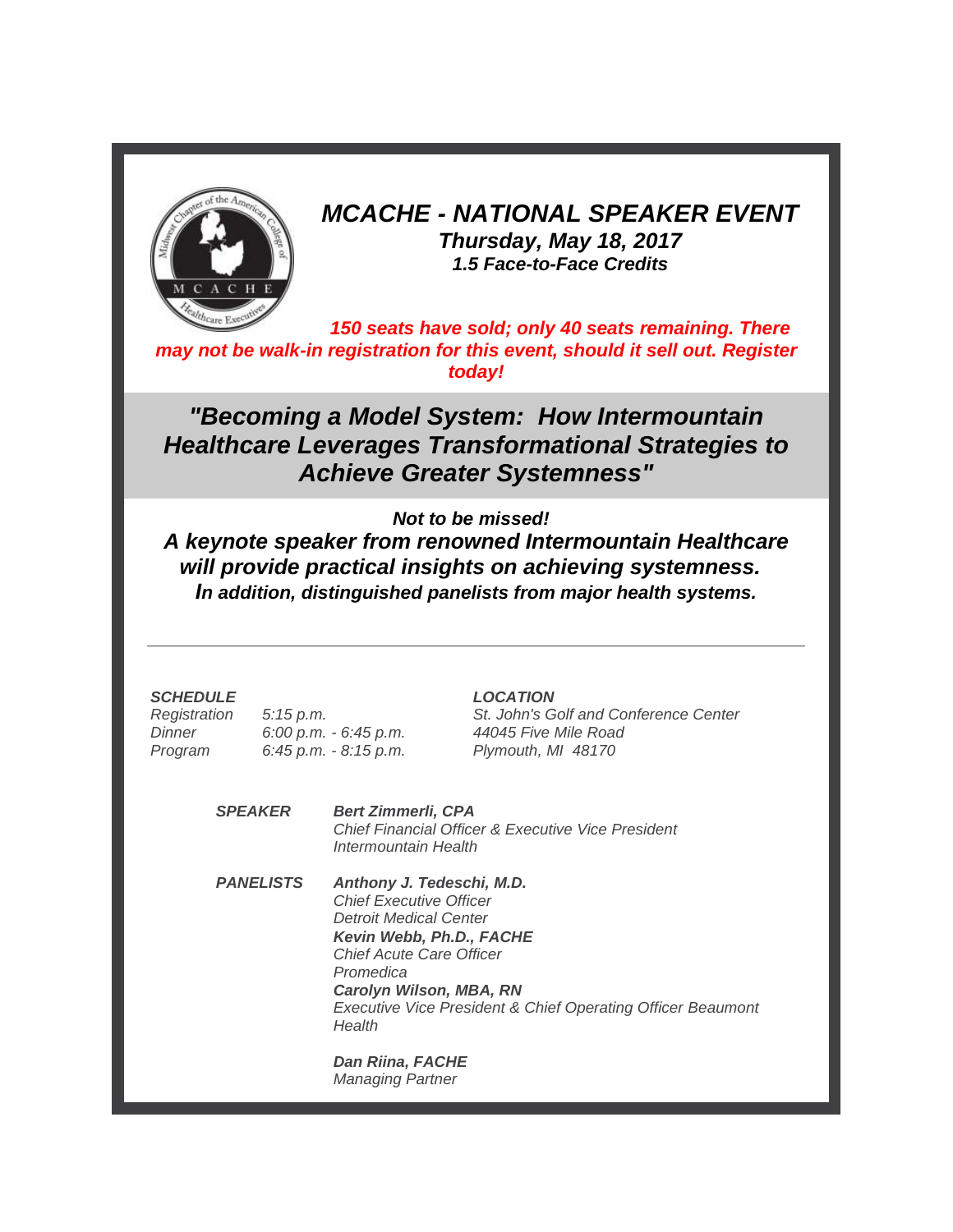*DCR Healthcare Advisors, LLC*

#### *MODERATOR*

*.*

#### *PROGRAM OVERVIEW*

- *Intermountain Healthcare's pursuit of becoming a model healthcare system*
- *The approach to systemness from organizational, clinical, operational and financial perspectives*
- *Enduring principals that have guided Intermountain's journey toward greater operational and financial performance*
- *Historical challenges to integration and lessons learned from four decades of continuous improvement*
- *What the future state of systemness looks like and how innovation plays a key role*
- *Performance measures to track progress toward systemness*

*Cost: Members - \$35 / Non-Members - \$45 / Students - \$10*

*REGISTER TODAY!*

[Click on this link to register for this event.](http://r20.rs6.net/tn.jsp?f=001idtE_hON7ixXUSSyECnZBmip3G2vzlpkLorp70wdEvg5_fpkq6A6ynxQHkBxdX6eDNefJ6wioRXWXQXy6e08f7tNTPO7aWMTIohIzqztPRbcZ_jIa2YWsSbiyCPbE_S0nhxegvwrLuMBbOOJ5FsTCzwr8EmCLoii_33vKE044gpfw4PyXwykwps_1eh3IjizVK5_r6QF7cpN9_83e9CUhGRYKhlSFop8A_DQHB7NGurhqONF7OQd4RTylkrGPO5K8b95s8utHdKY2nSQOpf0iA==&c=xZc7P7z7vw8xLJBV7H2kzK-ai4HJcoHcyZg9ZhZ6s9AIdbhGDgUPBA==&ch=rMQmKwNGWPbxa_g8iYzDTavbXqLVf5j8VJ-Yukq3KzcXh6Nr7BB8zg==)

Refunds available only for cancellations emailed to [mcache@achemail.net](mailto:mcache@achemail.net) 10 days prior to the event and registration fees cannot be applied to future programs.

## *Thank you to our Sponsors!*



**McLaren** 

**MACOMB** 





**HENRY FORD MACOMB HOSPITALS**